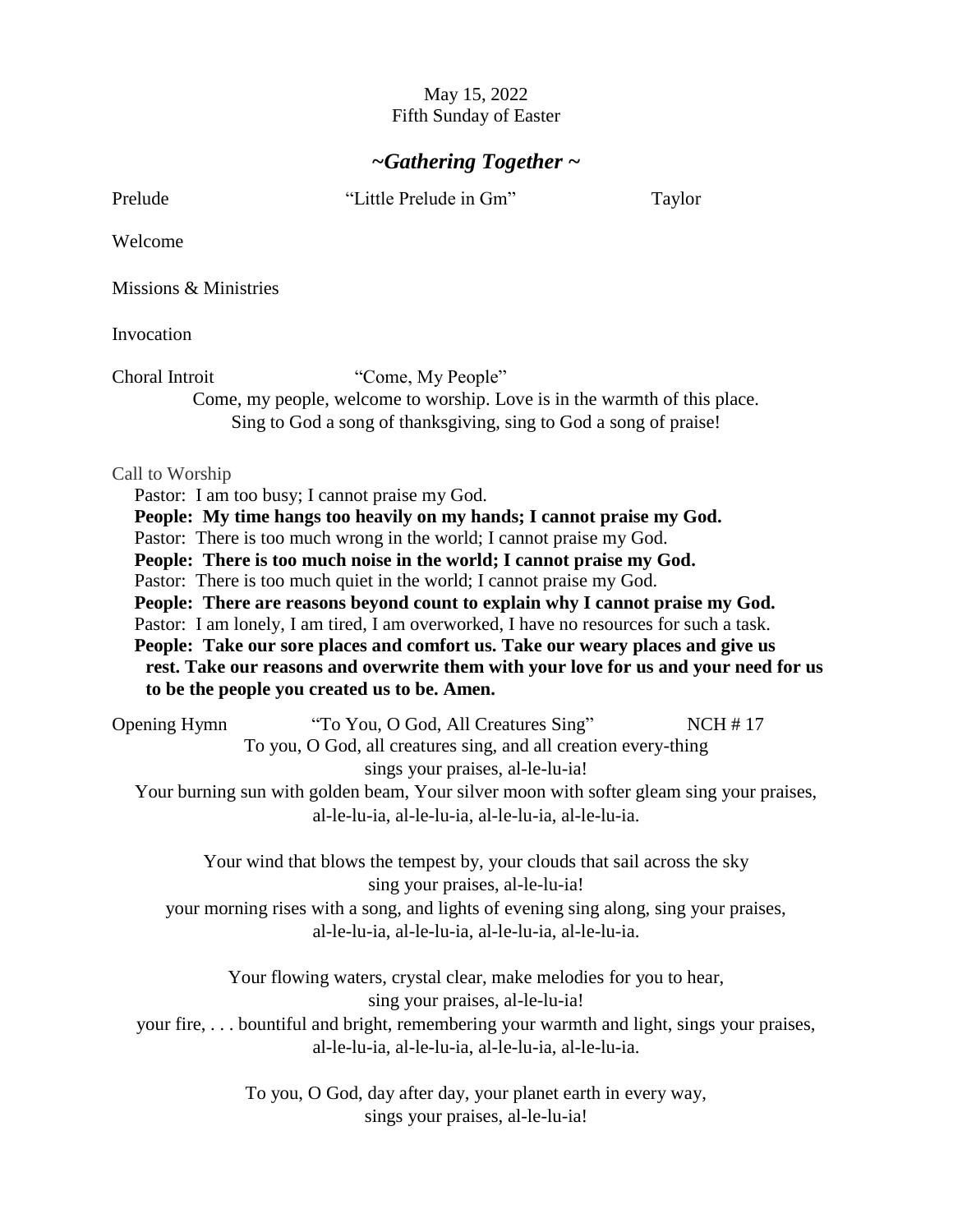As savory fruit and fragrant flower show forth your glory and your power, singing praises, al-le-lu-ia, al-le-lu-ia, al-le-lu-ia, al-le-lu-ia.

#### *~ Coming Alive in Community ~*

Call to Confession

God invites us to come with confidence in God's mercy to our time of confession.

#### Prayer of Confession

**Living and eternal God, we thank you that you have not left us alone in our sin and despair. Loving us, you have brought us good news and set before us the way of Life. Yet we confess that we have failed to see the way. In stubborn pride we have spurned your mercy and your help. In selfishness we have turned away from those who need us. We have allowed ourselves to be crushed by troubles, as though Christ had not been raised at all. Forgive our faithlessness, and grant that we may know new life and hope, in the spirit of the resurrection. In Christ's name we pray. Amen.** 

*Silence for Prayer and Reflection*

Assurance of Forgiveness

Friends, believe the good news: In Jesus Christ our sins are forgiven and we are set free!

Special Music

### *~ We Hear God's Word ~*

Scripture Lessons The Gospel Reading: John 13:31-35 Joan Palubinsky The Reading of Psalm 148 The Epistle Reading: Acts 11:1-18 The Word of God for the people of God. **Thanks be to God.**

Sermon Rev. Suzanne M. Spaulding

Hymn for Reflection "In Christ There Is No East or West" NCH # 394 In Christ there is no East or West, in Christ no South or North: But one community of love throughout the whole wide earth.

> In Christ shall true hearts everywhere their high communion find; God's service is the golden cord Close-binding humankind.

Christ is neither Jew nor Greek, And neither slave nor free; For men and women live in God, And all are kin to me.

In Christ now meet both East and West, in Christ meet South and North; One joyous, true community throughout the whole wide earth.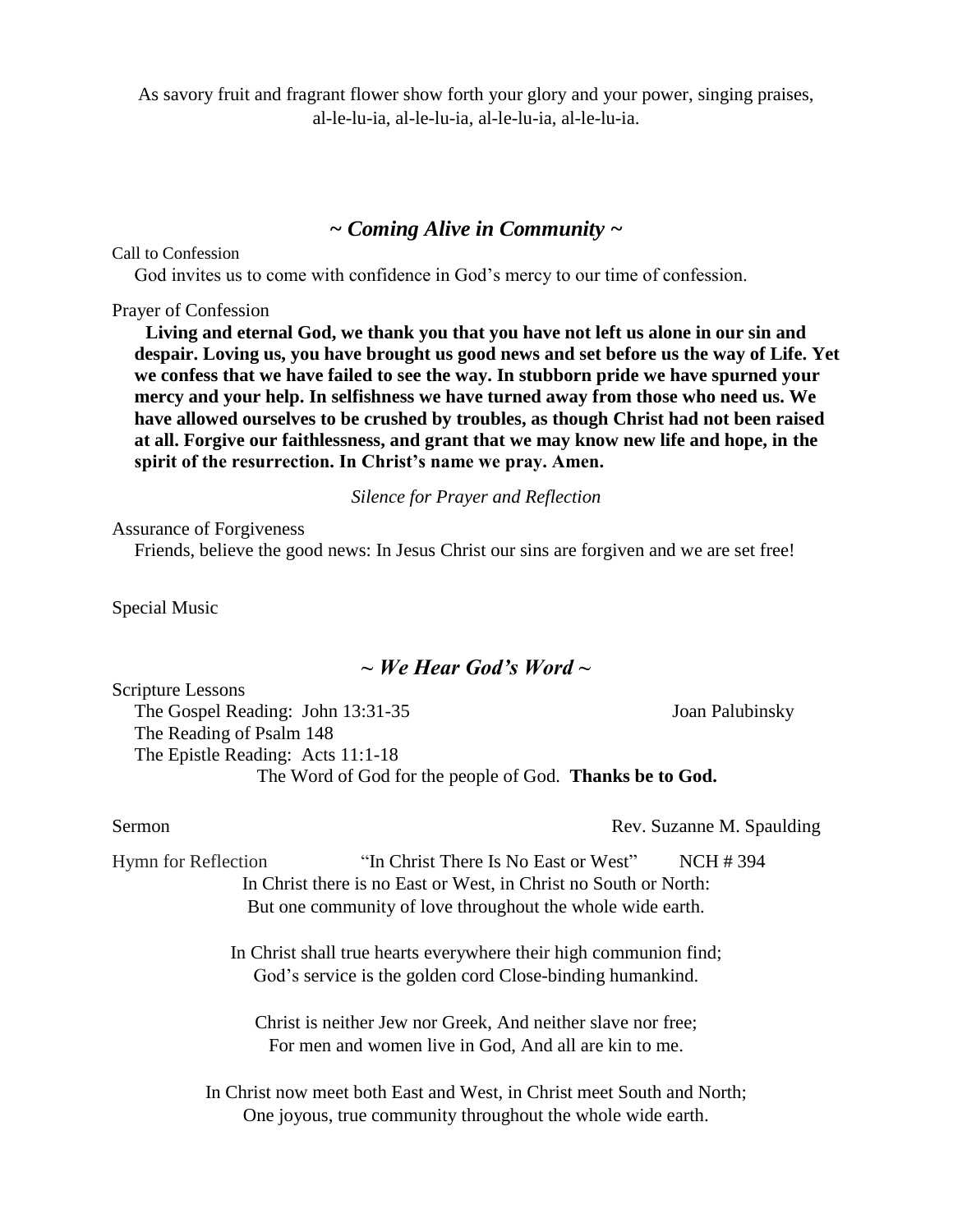# *~ Sharing Blessings With Others ~*

Prayers of the People

The Prayer of Our Savior Minister: Let us pray as Christ our Savior has taught us. **All: Our Father, who art in heaven, hallowed be thy name. Thy Kingdom come. Thy will be done on earth as it is in heaven. Give us this day our daily bread. And forgive us our sins, as we forgive those who sin against us. And lead us not into temptation, but deliver us from evil. For thine is the kingdom and the power and the glory, forever. Amen.**

Offering our Gifts - Thank you for your faithful support of Shenkel's ongoing ministries *Strengthen the Church (STC) - It is a special mission offering to reimagine and build the future of the UCC. Shared at conference and national levels, STC largely supports youth ministries and full-time leaders for new churche where the UCC voice has not been heard.* 

| <b>Offering Response</b> | "Doxology"                                                                     | NCH # 778 |
|--------------------------|--------------------------------------------------------------------------------|-----------|
|                          | Praise God from whom all blessings flow; Praise god, all creatures here below; |           |
|                          | Praise God for all that love has done; Creator, Christ, and Spirit, One.       |           |

Prayer of Dedication

# *~ Going out in Joy ~* Sending Hymn "Draw the Circle Wide" Insert Refrain: Draw the circle wide, draw it wider still. Let this be our song, no one stands alone, standing side by side, Draw the circle wide. God the stillpoint of the circle, 'round whom all creation turns; Nothing lost, but held forever in God's gracious arms. (Refrain) Let our hearts touch far horizons, so encompass great and small; Let our loving know no borders, faithful to God's call. (Refrain) Let the dreams we dream be larger, than we've ever dreamed before; Let the dream of Christ be in us, open ev'ry door. (Refrain) Benediction

Postlude "Share the Spirit" Schmidt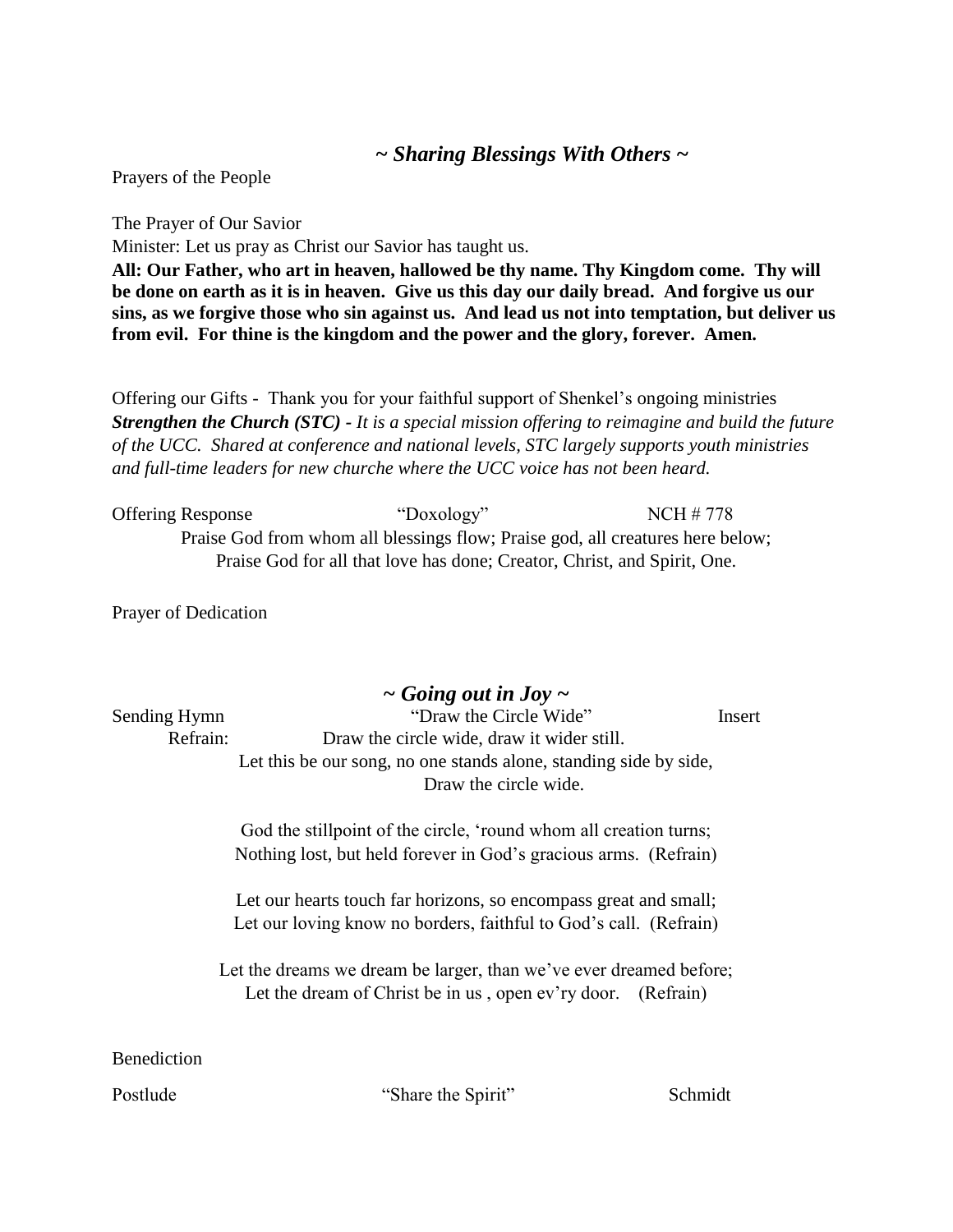## *Announcements*

#### **The Prayer Community asks you to join with us this week in praying for:**

Elizabeth, Jim and Zoey Carr Lilly Keim Lisa and Joe Dice Clay Zachesky Gloria Mest

# *~ This week at Shenkel UCC ~*

| Sun., $5/15$   | $\sim$ Reflective Worship service at 8:30 am in sanctuary. |  |
|----------------|------------------------------------------------------------|--|
|                | $\sim$ Worship service in the sanctuary at 9:45 am         |  |
|                | $\sim$ White Privilege Discussion at 11 am                 |  |
| Tues., 5/17    | $\sim$ White Privilege Discussion at 11 am                 |  |
|                | ~ Midday Dinner Club at Douglassville Hotel at noon        |  |
|                | $\sim$ Music & Worship meeting at 7:30 pm on Zoom          |  |
| Wed., 5/18     | $\sim$ BOCE at 1 pm                                        |  |
|                | $\sim$ White Privilege Discussion at 7 pm                  |  |
| Thurs., $5/19$ | $\sim$ Card Making Class at 10 am                          |  |
|                | ~Agape at 6:45 pm                                          |  |

# *~Upcoming events at Shenkel UCC~*

| Sun., 5/22  | $\sim$ Reflective Worship service at 8:30 am in sanctuary.<br>$\sim$ Worship service in the sanctuary at 9:45 am |  |
|-------------|------------------------------------------------------------------------------------------------------------------|--|
|             |                                                                                                                  |  |
|             | $\sim$ White Privilege Discussion at 11 am                                                                       |  |
|             | ~ Coventry Woods Festival from $1 - 5$ pm                                                                        |  |
| Mon., 5/23  | $\sim$ Community meal prepared at Barb Sweinhart's house                                                         |  |
| Tues., 5/24 | $\sim$ White Privilege Discussion at 11 am                                                                       |  |
|             | $\sim$ Midday Dinner Club at Douglassville Hotel at noon                                                         |  |
| Wed., 5/25  | $\sim$ White Privilege Discussion at 7 pm                                                                        |  |
|             |                                                                                                                  |  |

Scripture Readings for May 22:

Acts 16:9-15; Psalm 67; John 5:1-9

**Mid-day Dinner club** will be meeting at Douglassville Hotel on Tuesday, May 17 at noon. It is open to young-at-heart adults of any age who enjoy eating out and would like to get to know